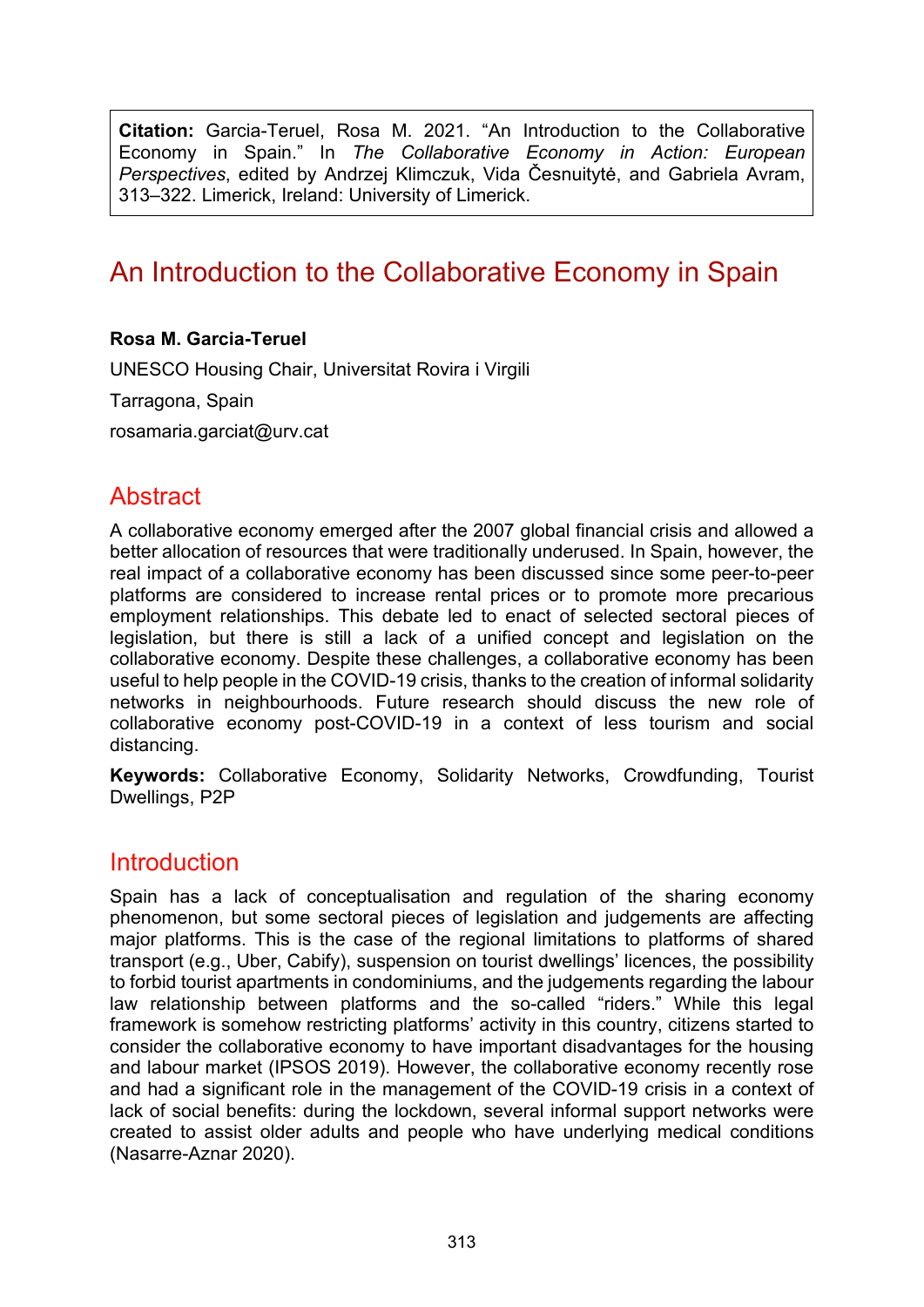## Definition

The Spanish legal system does not have a concept for a "collaborative economy." However, some governmental bodies proposed a definition. By way of example, the Comisión Nacional de Mercados y la Competencia (National Commission on Markets and Competition), a public entity subject to parliamentary control that promotes and defends proper functioning of the Spanish market, confirmed in 2016 that collaborative economy refers to the heterogeneous set of production and consumption models by which their agents share, in an innovative way, underused assets, goods, and services in exchange for consideration or not, using digital platforms and, in particular, the Internet (CNMC 2016: 12). This concept follows the one included in "A European agenda for the collaborative economy" by the EU Commission in 2016, but it also includes a for-profit collaborative economy, whose inclusion is still a discussion among scholars.

In a more general way, the Catalan Interdepartmental Commission of the Collaborative Economy published in 2017 the report "Propuesta para un buen encaje de la economía colaborativa y de plataformas en Catalunya," in which it considers that, within the concept of the collaborative economy, one might include the new social and business models that, thanks to technological platforms, create a digital framework for citizens to share resources (goods, services, time, knowledge, skills) and, at the same time, generate a more efficient way to connect, create and share value (Generalitat de Catalunya 2017: 15).

Thus, one might include within this concept any type of action that enhance the exchange of goods and services which are underused or to better allocate them (such as in the food industry, Miralles et al. 2017), and also peer-to-peer (hereinafter, P2P) actions and methods to achieve it (Pedroche et al. 2016), such as platforms, distributed ledger technologies, cryptocurrencies (Cañigueral 2017), and "tokenization" of assets (Garcia-Teruel 2020).

## Key Questions

The key questions worth asking in Spain are the following:

- Is the collaborative economy, including platforms activity, positively or negatively contributing to the housing and labour market?
- Are limitations to platforms (e.g., bans to tourist dwellings' licences) ballasting technological development?
- Is a legal framework for P2P networks (e.g., distributed ledger technologies) necessary? Are they really enhancing P2P contact or just replacing old intermediaries with new ones?
- Should the EU regulate this phenomenon to achieve a true harmonisation between the Member States?
- How should consumers be protected in the collaborative economy era?
- How are health crises and social distancing going to affect collaborative economy solutions, such as co-housing and co-working?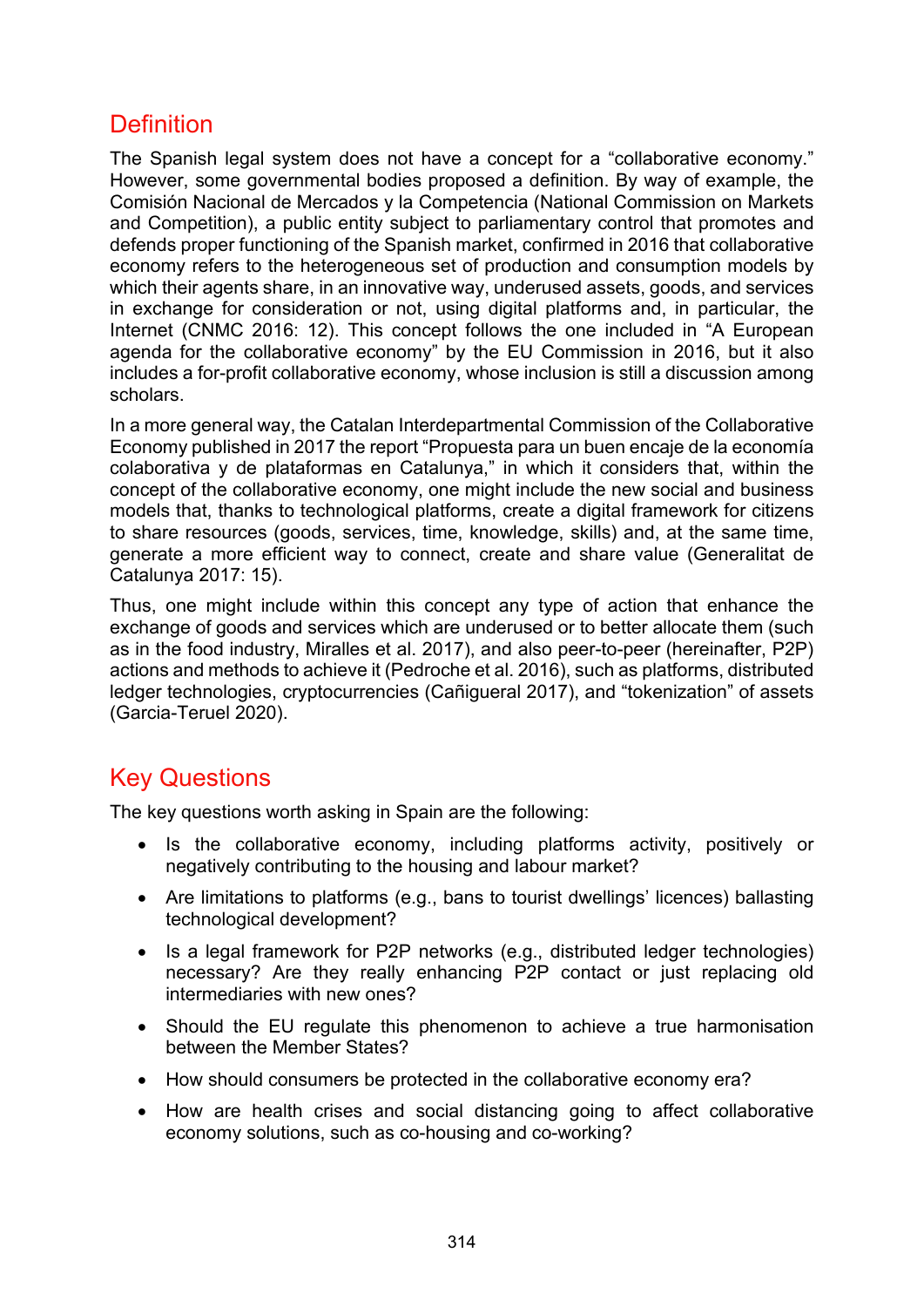## **Examples**

Since the concepts of the collaborative economy provided above include both the exchange of goods, services, and assets for free or in exchange for a commission, the main collaborative economy local players are also de main platforms operating in Spain, for example, Airbnb, Glovo, and Uber. According to the report "Plataformas de Economía Colaborativa: Una Mirada Global" (2018), platforms for sharing transport and tourist housing are the ones that generate more income in Spain. The first ones include Uber, BlaBlaCar and Cabify, and the second ones Airbnb, Booking.com, HomeAway or even Intercambiocasas, a platform to exchange housing for tourist purposes.

On the other hand, there exist some limited local platforms that also enhance the share of underused resources in the following sectors. In accommodation and tourism, one might find Hundredrooms, a search engine based in Mallorca (Spain), to find accommodation. By its turn, Nolotiro is a platform to give underused goods for free, Lendi to share them with your neighbours and Getaround a car-sharing platform. In the educational sector, Floqq and Cursopedia are two platforms where teachers can share videos to provide knowledge on a certain subject and where students can access these videos. Students shall pay to see some of the videos. To avoid the waste of food, Yonodesperdicio allows users to share food for free, and Yoomers to share meals, but, in this case, users pay for them. Finally, for crowdfunding purposes, Goteo is one of the most used in this country to fund social projects. For real estate, Housers, Privalore and Civislend, but could be introducing new intermediaries rather than promoting a collaborative economy (Garcia-Teruel 2019).

## **Context**

#### **Overview**

Spanish Parliament attempted to regulate the collaborative economy and the technological tools that allow P2P contact, such as blockchain and cryptocurrencies, for specific cases. Some examples of them are Proposal No. 161/003428 to introduce Blockchain to Spanish Public Administration and Proposal No. 161/003048, on the regulation, taxation, communication of use of cryptocurrencies and blockchain technologies. However, due to general elections and consequently changes in the Parliament, these initiatives expired. At a regional level, Catalonia published the Catalan Agreement GOV/44/2016, of 5th April, which promotes a code of good practices for the collaborative economy sector. Within this action, the Catalan region created an Interdepartmental Commission to study the collaborative economy and, by its turn, the Andalusian Government promoted the study "La Economía Colaborativa como nuevo sector de oportunidad y el emprendimiento en Andalucía" ("The collaborative economy as a new sector of opportunities and entrepreneurship in Andalusia") 2017. In addition, and although a lack of general legislation on the collaborative economy (Muñoz 2016), some sectoral rules and judgements are affecting major players or those tools that allow P2P transactions.

#### Tax Law Issues

The taxation of platforms depends on the sector and activities that they provide. By way of example, the judgement of the Court of Appeal of Asturias 6 February 2015 (ROJ: SAP O 70/2015) established that, although Bitcoin exchanges by themselves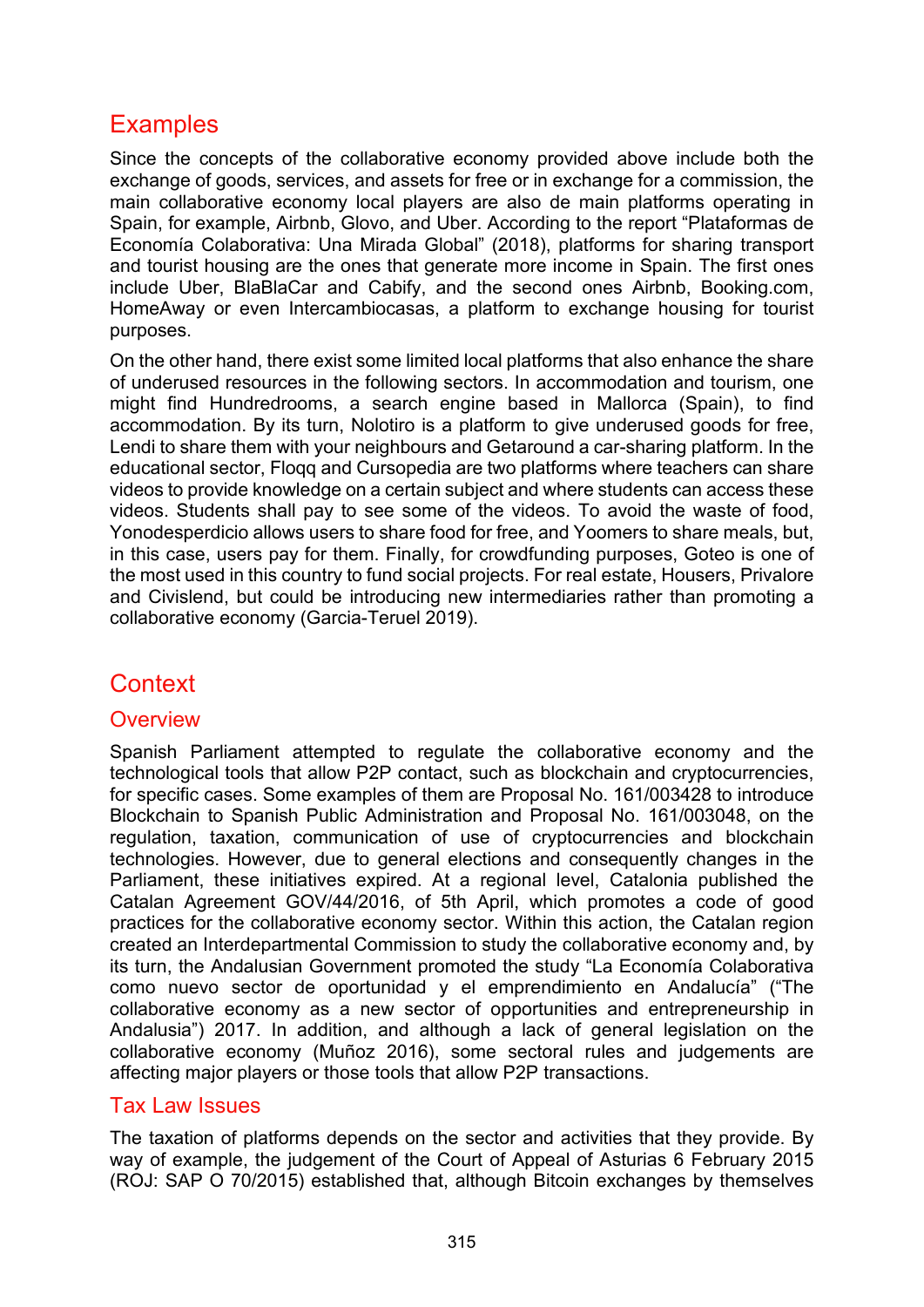are not subjected to money laundering controls under Spanish Act 10/2010 (Official Gazette 103, 29.4.2010), any type of exchange of cryptocurrencies with banks are controlled by these institutions. Due to the lack of certainty about the taxation of cryptocurrencies, the department of taxation (Dirección General de Tributos) has solved several consultations on this topic. For example, Consultation No. V0999–18, of April 18th, 2018, explains the taxation of Bitcoin and other cryptocurrencies for the Income Tax and how to communicate to the Tax Agency the number of cryptocurrencies that a person has.

#### Labour Relationships

There is not such a piece of legislation on labour law issues affecting the collaborative economy. The collaborative economy usually relies on voluntary work and ad hoc support networks that do not involve a labour relationship. However, several judgements do deal with the labour relations of the so-called "riders." For example, in the Judgement of the Barcelona Court of Appeal of June 11th, 2019, the Court decided that riders of the company Deliveroo are actual workers and not self-employed. This is due to the fact, among others, that a relationship of dependence between workers and the company exists: they are not paid directly by clients but by the company. In any case, this shall be analysed on a case-by-case basis. See also the ruling ECJ 22 May 2020, B v Yodel Delivery Network Ltd.

#### Consumer Law

General consumer law provisions apply to B2C relationships (e.g., platformconsumer). Apart from that, Act 5/2015 regulated for the first time in Spain equity crowdfunding and crowdlending platforms, imposing some duties, such as a previous authorisation by the Comisión Nacional del Mercado de Valores (Spanish Securities and Exchange Commission, CNMV) and limits to retail investors (Simón-Moreno 2017). Note that C2C relationships, as they do not involve a consumer relationship in terms of Article 3 Directive 2011/83/EU, are not subjected to consumer's provisions but to private law rules (e.g., in Spain, the Spanish Civil Code).

#### Transportation Law

Although they exist several platforms of the collaborative economy for car-sharing (such as Car2Go), this field of law is marked by the conflict between taxi drivers and the so-called "VTC" (vehículo de transporte con conductor), which refers to the platform economy (Valenzuela 2017). This field was affected by ECJ 20.12.2017 Asociación Profesional Élite Taxi v. Uber Systems Spain (C-424/15), in which the Court decided whether the activity of Uber was considered an Information Society Service or a Transport Activity, requiring an administrative authorisation. This conflict led to dozens of demonstrations, mainly by the taxi sector, and restrictions on the use of P2P transport platforms by some regions. An example of it, Balearic Islands published RDL 1/2019, of 22nd February (Official Gazette 109, 07.05.2019) and Catalonia the Decree 4/2019, of 29th January, which impose restrictions to VTC, in such a way that a minimum period of 15 minutes to contract the transportation services is required. Also, Spanish RDL 13/2018, of September 28th (Official Gazette 236, 29.09.2018), establishes that VTC may only provide their service for interurban routes, and RD 1076/2017 (Official Gazette 317, 30.12.2017) established the obligation to communicate every transport route that a VTC provides.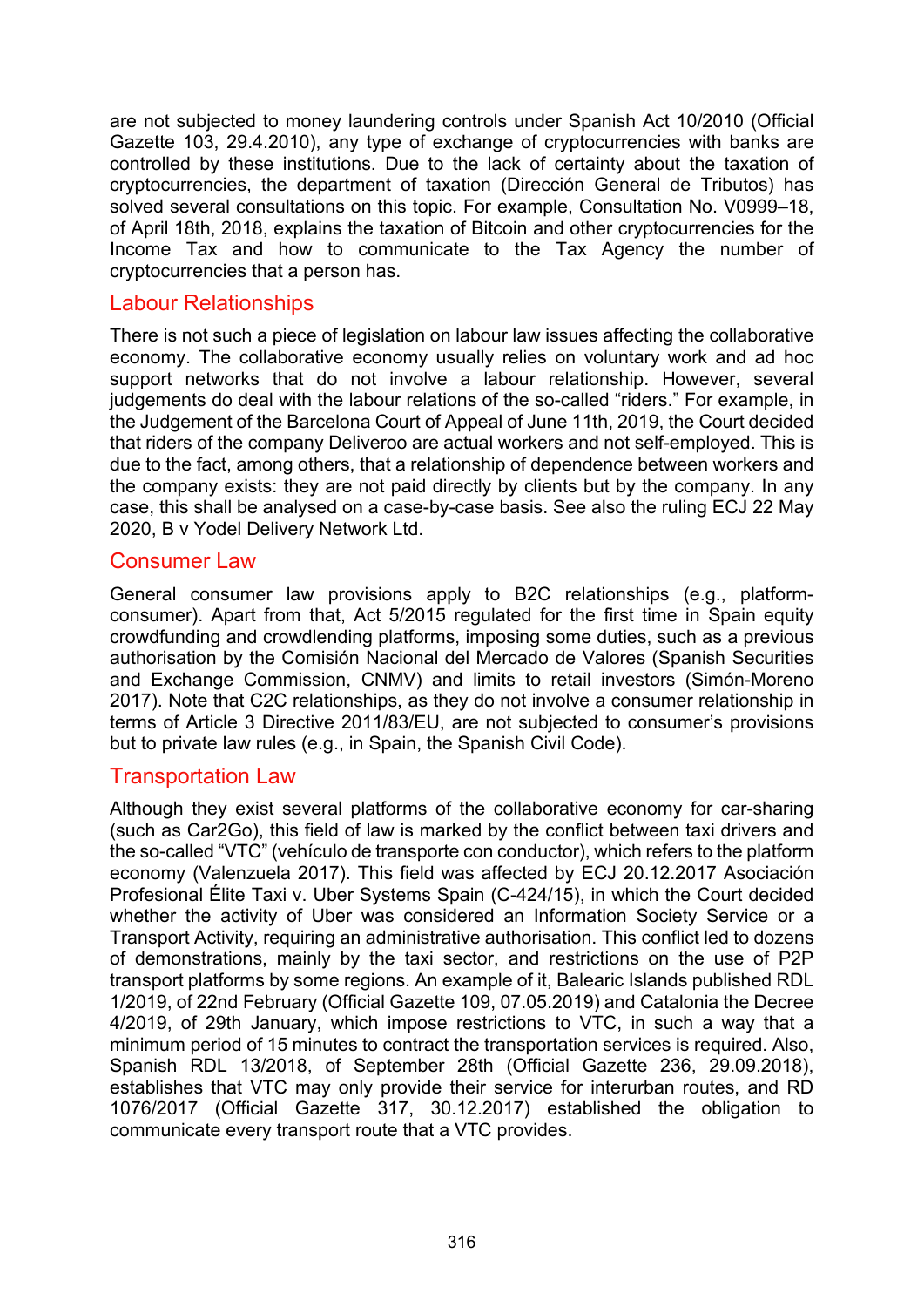### Regulation on Tourism

Regulation on tourist dwellings depends on each region, but only Andalusia regulated the rental of rooms for tourist purposes (Article 5 Decree 28/2016). Since the spread of P2P tourist accommodation platforms such as Airbnb in 2008, scholars and practitioners discussed their effects on rental prices in big cities such as Madrid and Barcelona. Rental prices in those cities increased more than 10 per cent during 2017– 2018 (Fotocasa 2017). However, the relationship between an increase in rental prices and tourist platforms is not clear. While some scholars established a negative impact of tourist dwellings on the rental market (e.g., Artigot-Golbardes 2017), other reports (InAtlas Barcelona 2017, CNMV 2018) highlight those platforms such as Airbnb cause no impact on the housing market. In fact, an increase in rental prices in those cities could be a direct consequence of the legislation on urban residential leases in Spain, since Act 4/2013 reduced the minimum duration of rental contracts from five to three years, and in 2016–2017 all those contracts finished, and therefore property owners tried to increase rents (Garcia-Teruel 2017).

In any case, some cities and regions introduced a suspension on tourist dwellings' licences due to the potential negative effects of P2P tourist accommodation platforms to the increase in rental prices, to condominiums and neighbourhoods (Lambea Llop 2016), such as Barcelona in 2017 and Madrid in 2018 (this last one being suspended by the Madrid High Court of Justice in 2019). For example, Order HFP/544/2018 (Official Gazette 131, 30.05.2018) compels platforms to inform through the tax law model 179 about the identity of the tourists that rent a dwelling since 2018. Some regions even banned the rental of rooms for tourist purposes (e.g., Canarias), but Courts considered that this ban could not be applicable (Judgement of the Supreme Court 26/2019, of 15th January). Also, RDL 7/2019 establishes that the condominium board can ban tourist dwellings just with 3/5 of the shares of the condominium. In addition, in the Judgement of the Catalonia High Court of Justice No. 4/2019, of 24th January, the Court considers that even if the board of a condominium authorised a tourist dwelling, this authorisation would not be applicable to a new owner if the board has prohibited this activity and this prohibition was entered into the Land Registry.

### **Developments**

Sharing economy is considered to produce 300,000M EUR in 2025 (Hernández 2019) and to represent around 1.4 per cent of Spanish gross domestic product (EY Foundation 2017). Airbnb alone had an economic impact just in the city of Barcelona in one year (from August 2012 to July 2013) of \$175M. Main platforms also create jobs for the population in a context of high unemployment rates (14 per cent in Spain 2020): for example, about 280,000 people work for collaborative economy platforms in Catalonia (Público 2018). However, these workplaces might be considered precarious, and the externalities of these platforms are not clear since, as pointed out above, there are different opinions regarding the increase in rental prices that accommodation platforms cause.

#### **Issues**

Although the collaborative economy aims at achieving a better allocation of resources, conflicts arisen from platforms might be damaging the reputation of this concept. The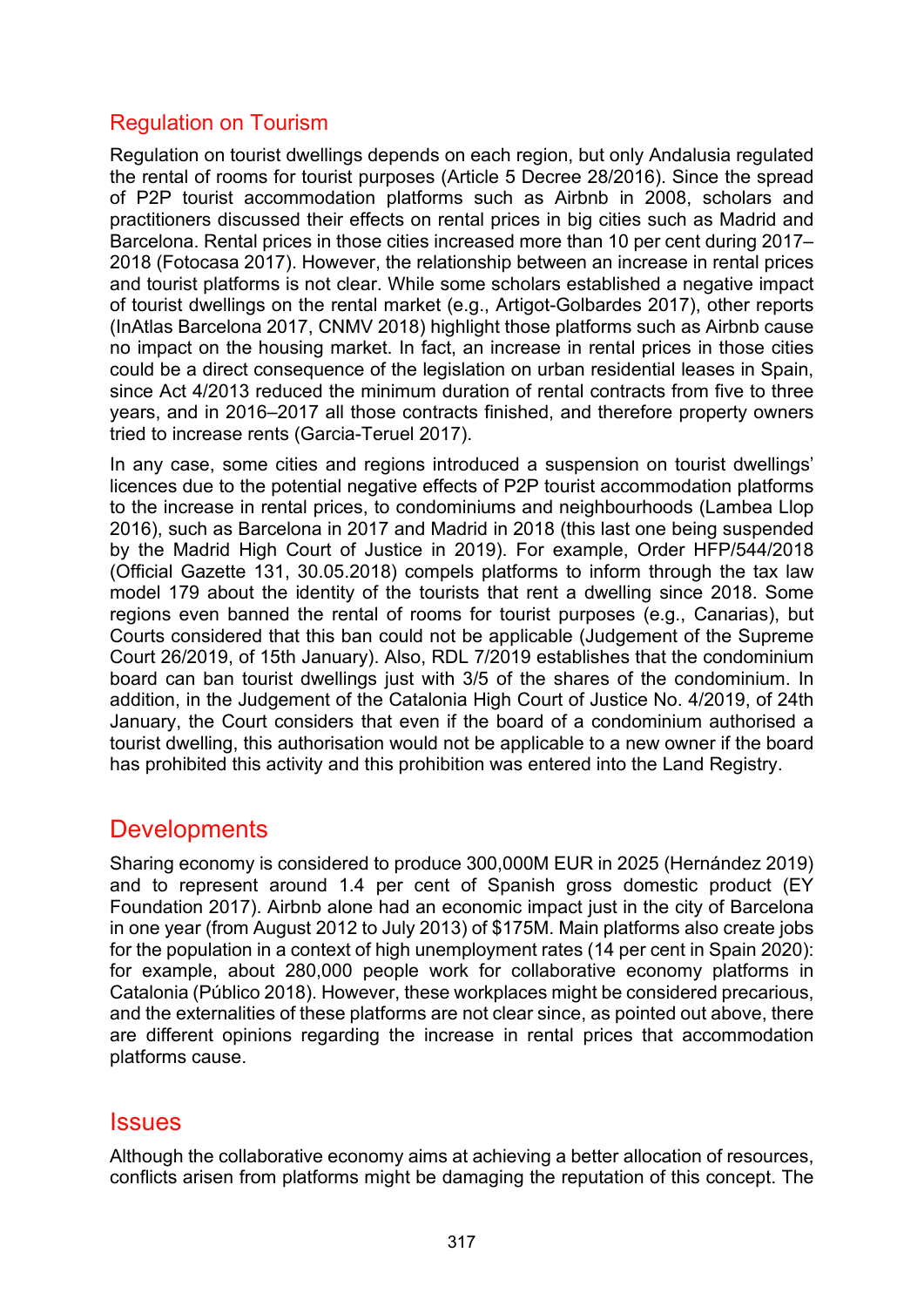collaborative economy is thought to make employment relationships of certain sectors and the access to housing more precarious and unstable (Alonso-Almeida, Bremser 2017). Even the current Spanish President, Pedro Sánchez, declared in 2019 that under the concept of "collaborative economy," arise several bad practices in terms of labour relationships.

Also, in 2017 the Centro de Estudios de Opinión de la Generalidad de Cataluña carried out a survey to 12,000 citizens, where they were asked about the advantages and disadvantages of the collaborative economy. 19.1 per cent of respondents said that the main disadvantage is the insecurity for consumers, followed by unfair competition (16.8 per cent) and precarious work relationships (12.9 per cent). For them, the most important advantage was that a collaborative economy enhances cheaper products and services (20.7 per cent). In addition, in a survey carried out by IPSOS in 2019, 80 per cent of respondents considered that tourist dwellings cause an increase in rents and also problems in condominiums (76 per cent).

Even the lawmaker considers that platforms are increasing housing prices: the explanatory memorandum of RDL 7/2019 establishes that P2P platforms for tourist accommodation have an impact on the housing market in a context where rental demand is increasing.

## Other Major Players

#### University Research (Selection)

- UNESCO Housing Chair of Rovira i Virgili University:
- Collaborative housing (Ministerio de Economía y Competitividad, DER2017- 84726-C3-1-P). [http://housing.urv.cat/en/vivienda-](http://housing.urv.cat/en/vivienda-colaborativa/)colaborativa/
- Project on tokenization of property rights (Centre d'Estudis Jurídics i Formació Especialitzada). [http://housing.urv.cat/en/in-process/tokenitzacio-de-drets](http://housing.urv.cat/en/in-process/tokenitzacio-de-drets-reals/)[reals/](http://housing.urv.cat/en/in-process/tokenitzacio-de-drets-reals/)
- Chair for Collaborative Economy and Digital Transformation. Universitat de València.
- University of San Pablo CEU Elche: "El ordenamiento tributario ante la economía colaborativa: de la clarificación a nuevas formas de cooperación público-privada" ("The tax legal order before the collaborative economy: from the clarification to new public-private forms of cooperation") (Ministerio de Economía y Competitividad).
- Universitat Inernacional de Catalunya, "Improvement of quality in collaborative consumption companies: model, scale and loyalty" (Ministerio de Economía y Competitividad).
- UOC, "Economía colaborativa y Espacios Turísticos: contribuciones, transformaciones y retos" ("Collaborative economy and tourist spaces: contributions, transformations and challenges") (Ministerio de Economía y Competitividad).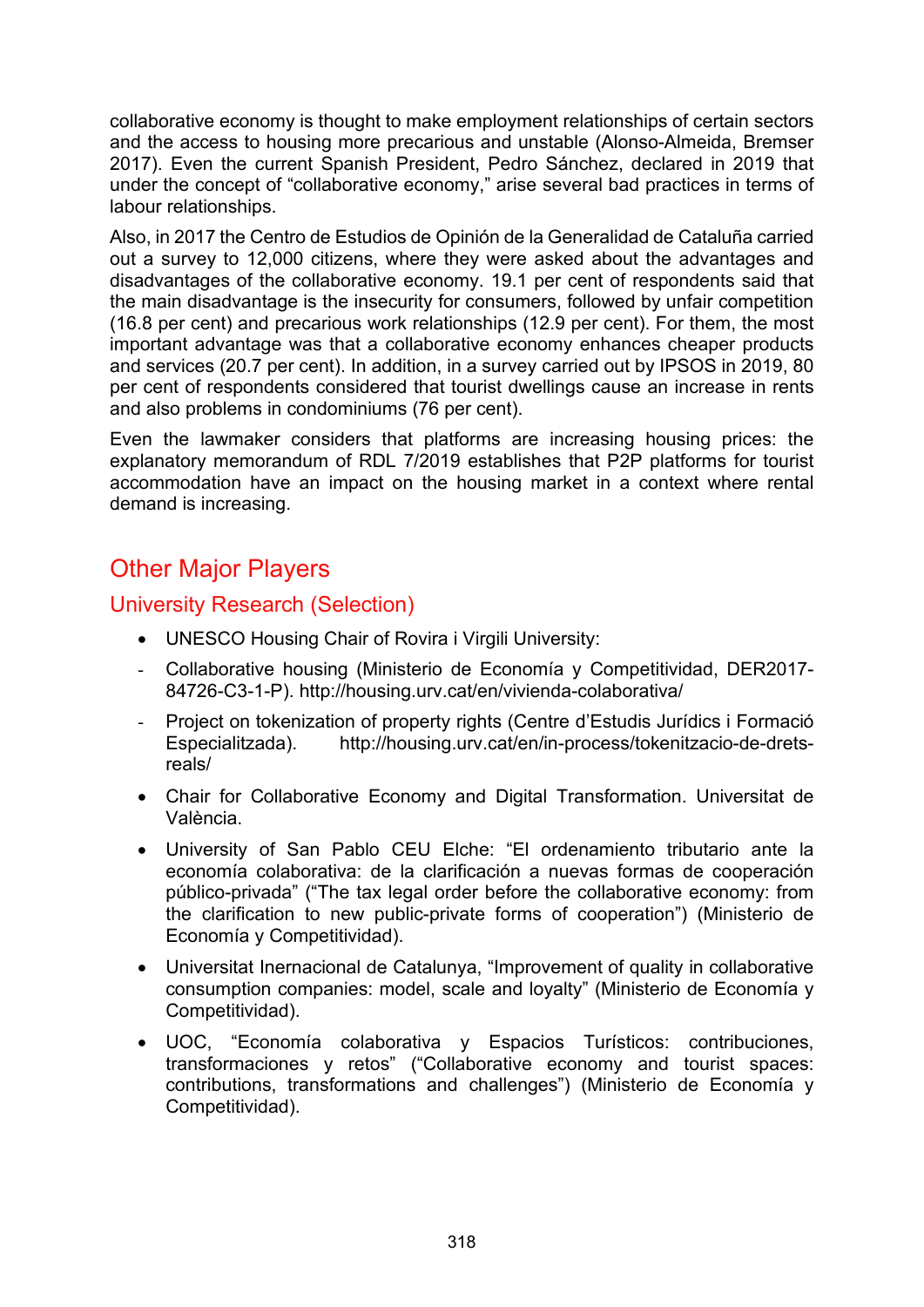### Unions or Organizations

- Unauto VTC. Association of vehicles with driver. [https://unautovtc.es](https://unautovtc.es/)
- Asoriders. [www.asoriders.es](https://www.asoriders.es/)
- Veïns i amfitrions de Catalunya. www.veinsiamfitrions.org

#### Commercial Lobbying Groups and Membership Organizations

- Adigital. Asociación Española de la Economía Digital. [www.adigital.org](https://www.adigital.org/)
- FEVITUR. Federación española de asociaciones de Viviendas de Uso Turístico y apartamentos turísticos. [www.fevitur.com](https://www.fevitur.com/)

### Future Direction of Research

The impact of new technologies to enhance the collaborative economy, such as tokenization of assets and the use of cryptocurrencies, is still under discussion (Garcia-Teruel 2020). In addition, due to COVID-19 and the subsequent health and economic crisis, the role of the collaborative economy is now under question. Health authorities in Spain (and around Europe) recommend social distancing. This social distance might prevent people from sharing services and resources of the collaborative economy, such as co-working spaces, co-housing premises, and car-sharing. In addition, the debate about the increase in rental prices caused by accommodation platforms should be reactivated in the context of the potential reduction of tourism in Spain.

Moreover, a new role for the collaborative economy might emerge thanks to the informal creation of solidarity networks during the lockdown. These networks helped older people to subsist during this crisis, which showed their potential in future COVID-19 strains.

## Concluding Remarks

The collaborative economy movement increased after the 2007 global financial crisis as a response to the needs of the most vulnerable people and to better allocate resources that were traditionally underused (such as cars). This role has also been highlighted during the COVID-19 crisis, as several informal solidarity networks were created in neighbourhoods and multi-unit buildings to help older people subsist during the lockdown.

The collaborative economy, thanks to new technologies that allow P2P contact (e.g., platforms, blockchain), is considered to offer cheaper resources, services, and products, in particular, those that were traditionally accessible only to the middle and upper classes. However, some platforms devoted to enhancing P2P transactions have been considered to damage somehow traditional sectors, starting an intense debate on the increase in rental prices caused by tourist accommodation platforms in key Spanish cities. Nevertheless, after the COVID-19 crisis, it is important to assess the new role of the collaborative economy: would it have the same impact on rental prices accommodation platforms, considering the potential reduction of tourism? Are coworking and co-housing spaces going to disappear or, at least, decrease, considering that health authorities ask for social distancing? Is the population ready to share products again without health protection measures?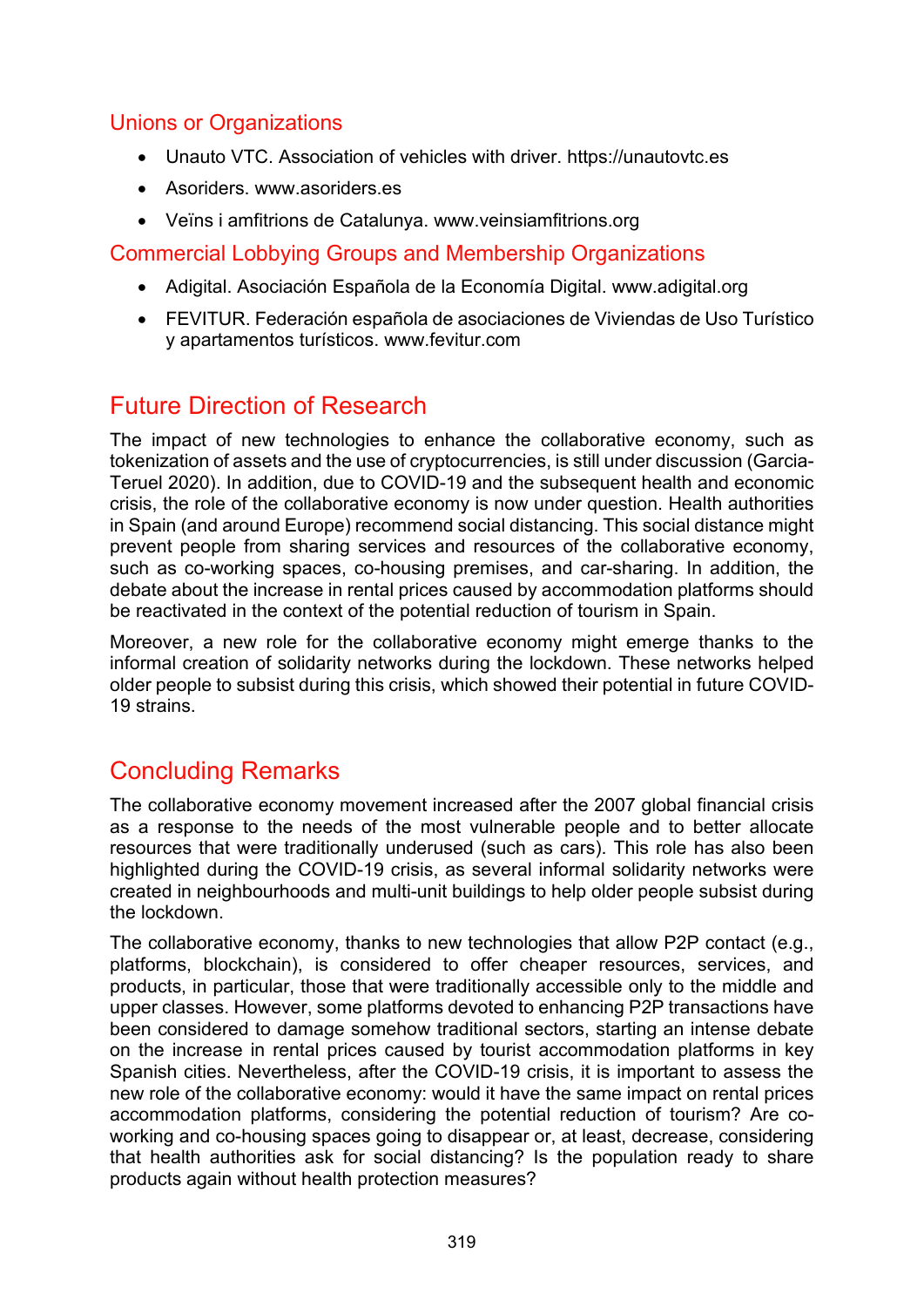### References

- Alonso-Almeida, M.M., Bremser, K. (2017). *Sharing Economy and Tourism: Lights and Shadows*. MIC 2017 Managing Global Economy, Venice, Italia. 24–27 May 2017.
- Artigot-Golobardes, M. (2017). Retos de las viviendas turísticas en Barcelona: entre el mercado y la regulación (Challenges of tourist dwellings in Barcelona: between market and regulation). *Papeles de Economía Española*, 151.
- Cañigueral, A. (2017). Hacia la ciudad colaborativa. *Revista de Estudios para el Desarrollo Social de la Comunicación*, (15), 176–193.
- Comisión Nacional de los Mercados y la Competencia (2016). *Resultados preliminares E/CNMC/004/15. Estudio sobre los nuevos modelos de prestación de servicios y la economía colaborativa* (*Study on new service delivery models and the collaborative economy*)*.* March 2016.
- Comisión Nacional de los Mercados y la Competencia (2018). *Estudio sobre la regulación de las Viviendas de Uso Turístico en España* (*Study on the regulation of tourist accommodation in Spain*)*.* E/CNMC/003/18. [www.cnmc.es/sites/default/files/2133063\\_2.pdf](https://www.cnmc.es/sites/default/files/2133063_2.pdf)
- Exceltur (2015). *Impacts of the exponential growth of tourist accommodation in rental houses in Spain, driven by P2P models and marketing platforms*. 25 June 2015. www.exceltur.org/wp[-content/uploads/2015/09/Impact-of-holiday-rental-properties](https://www.exceltur.org/wp-content/uploads/2015/09/Impact-of-holiday-rental-properties-comercialized-by-P2P-websites-on-Spanish-Tourism-Sector.-ENGLISH-PRESENTATION.-Exceltur.pdf)comercialized-by-P2P-websites[-on-Spanish-Tourism-Sector.-ENGLISH-](https://www.exceltur.org/wp-content/uploads/2015/09/Impact-of-holiday-rental-properties-comercialized-by-P2P-websites-on-Spanish-Tourism-Sector.-ENGLISH-PRESENTATION.-Exceltur.pdf)[PRESENTATION.](https://www.exceltur.org/wp-content/uploads/2015/09/Impact-of-holiday-rental-properties-comercialized-by-P2P-websites-on-Spanish-Tourism-Sector.-ENGLISH-PRESENTATION.-Exceltur.pdf)-Exceltur.pdf
- EY Fundación (2017). *Estudio sobre la economía colaborativa en España* (*Study on the collaborative economy in Spain*)*.* Fundación EY, en consorcio con ADIGITAL, FEF, CREO y COTEC.
- Fotocasa (2018). *Índice inmobiliario Fotocasa*.
- Garcia-Teruel, R.M. (2017). Spanish law of residential leases: Historical developments and current regulation and trends. *RED: Revista Electrónica de Direito*, 3.
- Garcia-Teruel, R.M. (2019). A legal approach to real estate crowdfunding platforms. *Computer Law and Security Review*, 35(3), 281–294. <https://doi.org/10.1016/j.clsr.2019.02.003>
- Garcia-Teruel, R.M. (2020). Legal challenges and opportunities of blockchain technology in the real estate sector. *Journal of Property, Planning and Environmental Law*. Special Issue: Blockchain and PropTech opportunities and challenges for land registration and land uses. https://doi.org/10.1108/JPPEL-07- 2019-0039
- Generalitat de Catalunya (2017). *Informe de la Comisión Interdepartamental de la Economía Colaborativa: propuestas para un buen encaje de la economía colaborativa y de plataformas en Catalunya* (*Report of the Interdepartmental Commission for the Collaborative Economy: proposals for a proper fit of the collaborative economy and platforms in Catalonia*). 5th September 2017.
- InAtlas (2017). *El impacto del alquiler de Viviendas de Uso Turístico en el Mercado de alquiler residencial de Barcelona. Resumen ejecutivo* (*The impact of the rental of housing for tourist use in the residential rental market in Barcelona. Executive Summary*).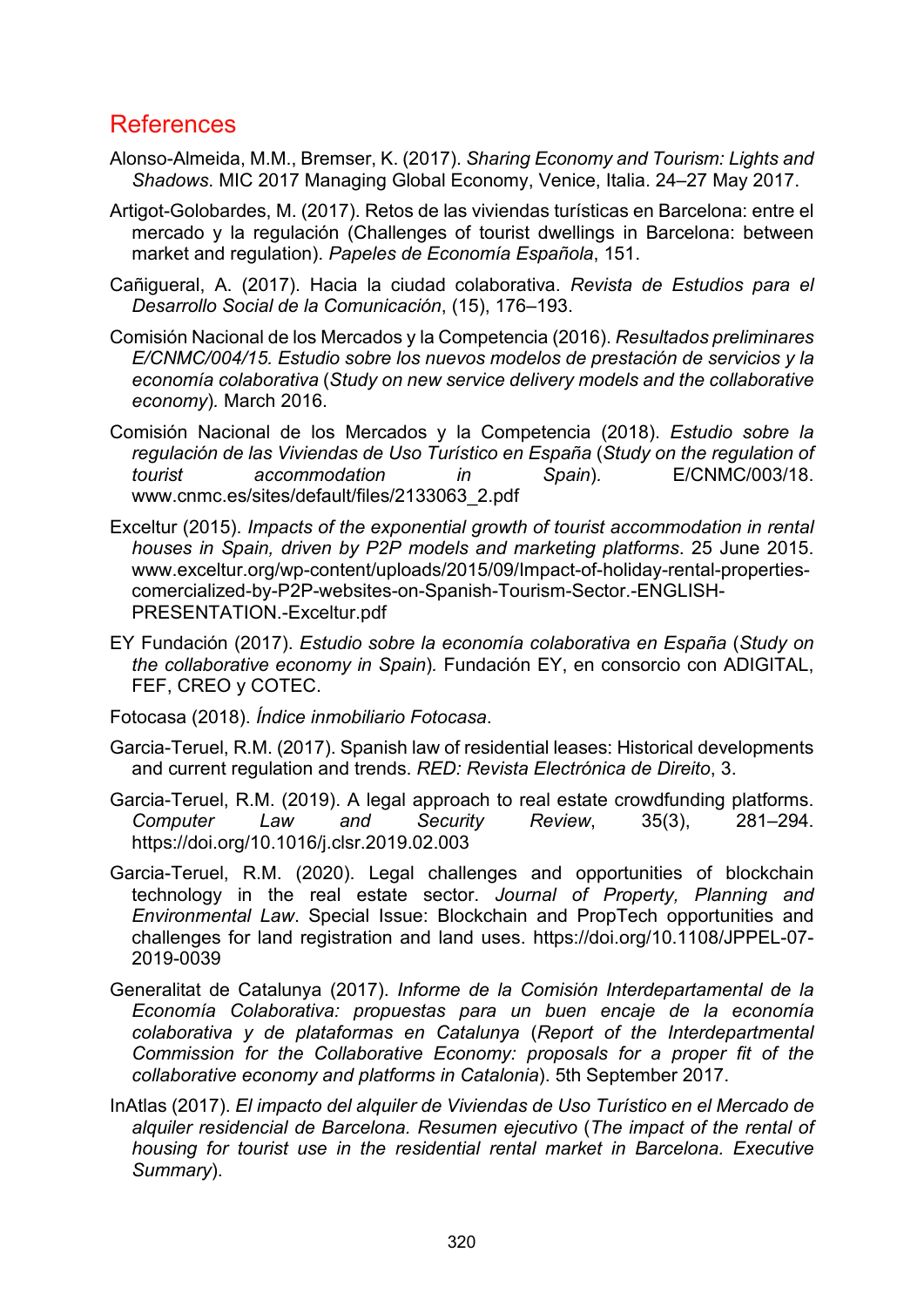https://apartur.com/media/files/Estudis/El\_impacto\_del\_alquiler\_de\_viviendas\_de [uso\\_RESUMEN.pdf](https://apartur.com/media/files/Estudis/El_impacto_del_alquiler_de_viviendas_de_uso_RESUMEN.pdf)

ISPOS (2019). *Barómetro Social. Opinión sobre las Viviendas de Uso Turístico (VUT)*.

- Junta de Andalucía. Consejería de Economía y Conocimiento (2017). *La Economía Colaborativa como nuevo sector de oportunidad y el emprendimiento en Andalucía*.
- Lambea Llop, N. (2016) A policy approach to the impact of tourist dwellings in condominiums and neighbourhoods in Barcelona. *Urban Research and Practice,*  10(1), 120–129. https://doi.org/10.1080/17535069.2017.1250522
- Miralles, I., Dentoni, D., and Pascucci, S. (2017). Understanding the organization of sharing economy in agri-food systems: evidence from alternative food networks in Valencia. *Agriculture and Human Values*, 34(4), 833–854.
- Muñoz, P. J. (2016). El consumo colaborativo en España: experiencias relevantes y retos de futuro (Collaborative consumption in Spain: relevant experiences and future challenges). *Revista CESCO de Derecho de Consumo*, 17, 62–75.
- Nasarre-Aznar, S. (2018, 2), Ownership at the stake (once again): housing, digital contents, animals and robots. *Property, Planning and Environmental Law* (JPPEL), 10(1), 69–86. https://doi.org/10.1108/JPPEL-12-2017-0040
- Nasarre-Aznar, S. (2020). La vivienda y las ciudades después del confinamiento (Housing and cities after the lockdown). *Diari de Tarragona,* 22 April 2020.
- Nasarre-Aznar, Sergio, (2018), Collaborative housing and blockchain. *Administration*, 66(2), 57–80. https://doi.org/10.2478/admin-2018-0018
- Pedroche, M. S. (2016). La economía colaborativa. Una aproximación al turismo colaborativo en España (The collaborative economy: An approach to collaborative tourism in Spain). *CIRIEC-España, revista de economía pública, social y cooperativa*, 88.
- Simón, H., Lambea, N. and Garcia-Teruel, R.M., (2017) Shared ownership and temporal ownership in Catalan law. *International Journal of Law in the Built Environment*, 9(1). https://doi.org/10.1108/IJLBE-09-2016-0015
- Simón-Moreno H. (2017) Alternative finance in Spain. In: Moulin J.M. (ed.). *Droit de la Finance Alternative*. Brussels: Bruylant.
- The Ostelea School of Tourism and Hospitality, EAE Business School, Universitat de Lleida and Universidad Rey Juan Carlos (2018). *Plataformas de Economía Colaborativa: Una Mirada Global* (*Collaborative Economy Platforms: A Global Look*).

[www.aept.org/archivos/documentos/ostelea\\_informe\\_economia\\_colaborativa.pdf](http://www.aept.org/archivos/documentos/ostelea_informe_economia_colaborativa.pdf)

Valenzuela, L. A. (2017). Nuevos modelos de economía compartida: Uber economy como plataforma virtual de prestación de servicios y su impacto en las relaciones laborales (New models of collaborative economy: Uber's economy as a virtual platform of services and its impact on labour relationships). *Relaciones Laborales y Derecho del Empleo*, 5(1).